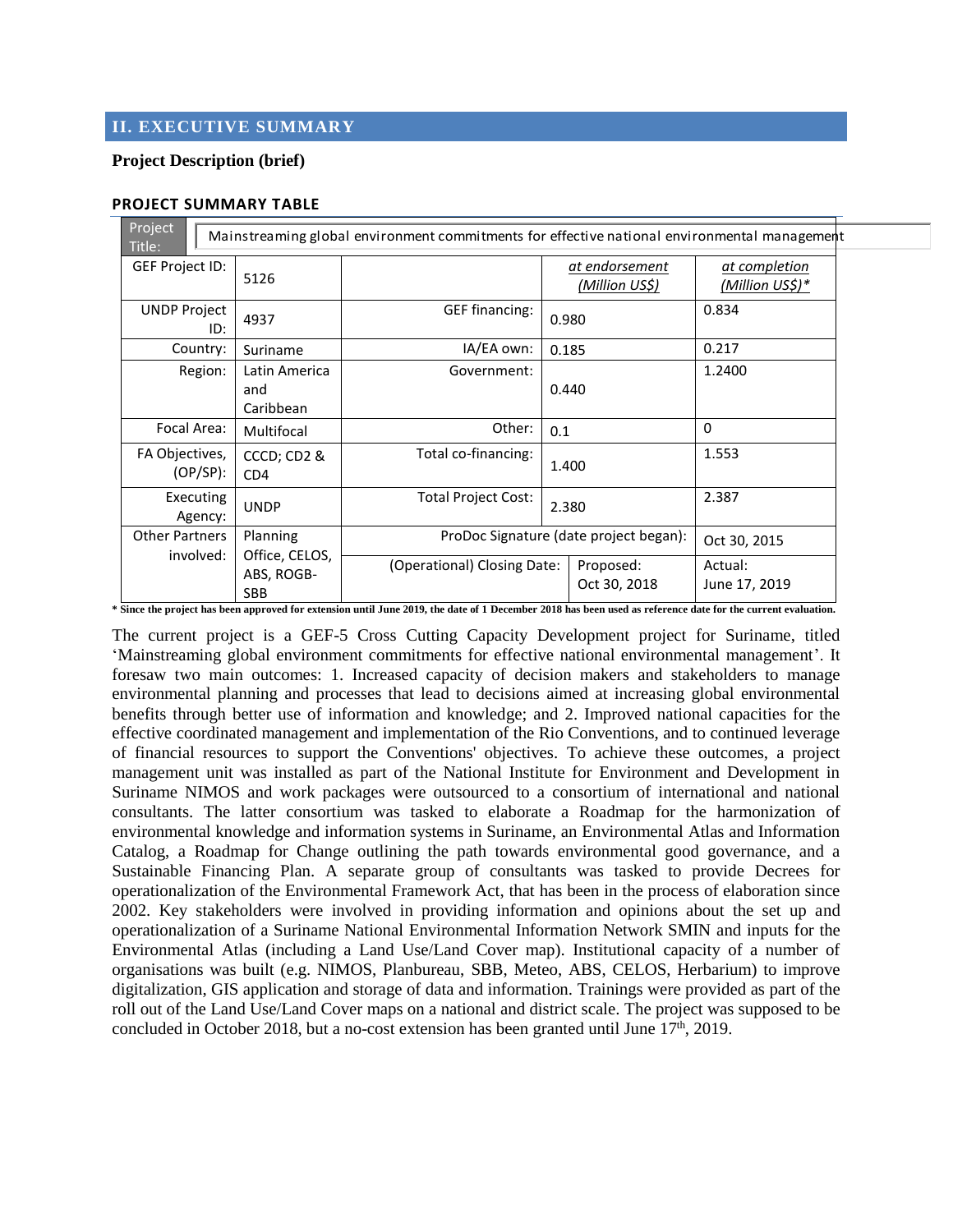## **Evaluation Rating Table**

| <b>Monitoring</b><br>1.<br>and   | rating     | 2. IA& EA Execution                            | rating        |  |  |  |
|----------------------------------|------------|------------------------------------------------|---------------|--|--|--|
| <b>Evaluation</b>                |            |                                                |               |  |  |  |
| M&E design at entry              | MU         | Quality of UNDP Implementation                 | <b>MS</b>     |  |  |  |
| M&E Plan Implementation          | U          | <b>Quality of Execution - Executing Agency</b> | MU            |  |  |  |
| Overall quality of M&E           | <b>UMS</b> | Overall quality of Implementation / Execution  | <b>MS</b>     |  |  |  |
| <b>3. Assessment of Outcomes</b> | rating     | 4. Sustainability                              | rating        |  |  |  |
| Relevance                        | R          | Financial resources:                           | MI.           |  |  |  |
| <b>Effectiveness</b>             | S          | Socio-political:                               | ML            |  |  |  |
| Efficiency                       | <b>MS</b>  | Institutional framework and governance:        | ML            |  |  |  |
| Project<br>Overall<br>Outcome    | <b>MS</b>  | Environmental:                                 | ML            |  |  |  |
| Rating                           |            |                                                |               |  |  |  |
|                                  |            | Overall likelihood of sustainability:          | ML            |  |  |  |
| 5. Impact                        | rating     | <b>6. Overall Project</b>                      | <b>Rating</b> |  |  |  |
| Overall likelihood of impact     | U/A        |                                                | <b>MS</b>     |  |  |  |

## **Summary of conclusions, recommendations and lessons**

The project has – to date - been marginally successful in achieving its objectives in terms of key targets, developing an effective platform for harmonization of environmental knowledge and management information systems and the procedures that need to be in place to ensure liberal exchange of high quality data and information. The outputs were produced, at least in advanced draft form: SMIN, Environmental Atlas, Roadmap for Change, Catalog and Decrees for the operationalization of the Environmental Framework Act. The Kaplan reports contain the necessary tools for incorporating environmental issues into spatial planning in order to provide an enabling environment for improving planning and decision-making to achieve global environmental problems. However, these outputs have all not been validated and approved yet as official instruments for environmental governance by the GoS. Since the project has received an extension until June 2019, there still is time for this validation and approval, which will solidify the potential impact of the project.

#### **Corrective actions for the design, implementation, monitoring and evaluation of the project**

The project design was relevant to the national development priorities and the OP 2012 – 2016, and continues to be of relevance to the current vision in the OP  $2017 - 2021$  on national sustainable development. All respondents to the interviews during the Terminal Evaluation have concurred that harmonization of the environmental knowledge and information systems and digitalization of all information available will assist decision makers in taking better informed decisions about the sustainable use of natural resources and the combat of land degradation, loss of biodiversity and the negative effects of climate change.

Although the ProDoc indicated that Adaptive management measures would effectively be taken during project implementation to avoid any delay or disruptions in project implementation, and to enhance project effectiveness, the measures taken were not an undivided success. The implementation arrangements for the project have been changed drastically, from local management with a pool of national consultants, to local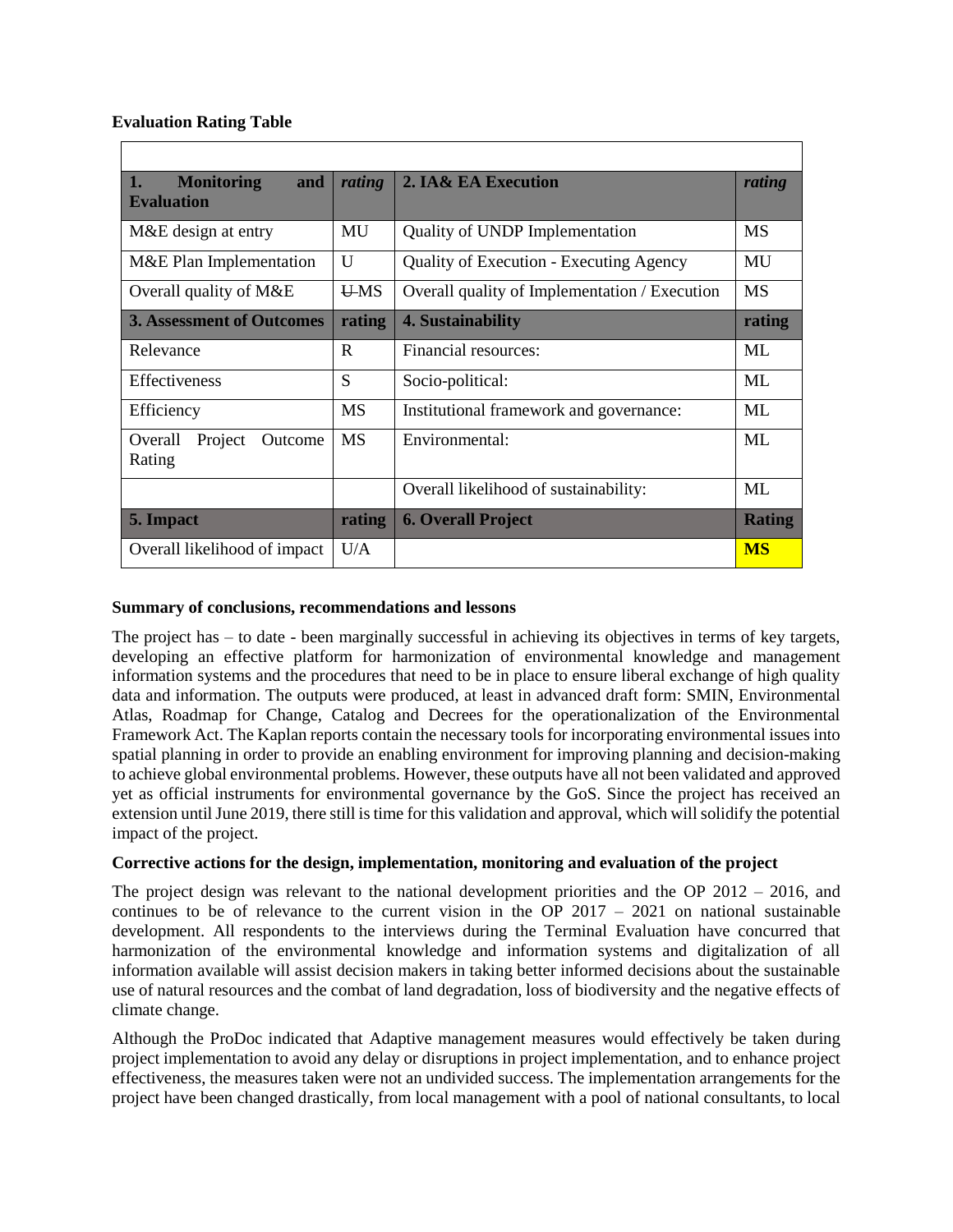supervision with implementation by a consortium of international and national consultants (Kaplan). Supervision mostly organized by a part-time Technical Coordination Expert, who has not been with the project for the full length, and a Project Manager and Senior Advisor detached from NIMOS – who however seemed to retain some of their normal NIMOS tasks. An M&E officer was recruited by NIMOS, who unfortunately resigned before project end and not replaced. This may have contributed to the apparent delay in achievement of the outcomes of the project. No formal Board of Advisors was established to direct the PMU and provide oversight. Along the way, the active participation of one of the Executing Agents, the Environmental Coordination team of the Cabinet to the President<sup>1</sup> was lost, and not regained.

Although the project produced a good number of tangible outputs, some elements foreseen in the ProDoc have not been realized; elements that would have helped the project in raising its profile and status as Cross Cutting Capacity Development project. These are:

1) A clear communication strategy: such a strategy would have allowed the project to bank on the achievement of its intermediary outputs (launches, validations of drafts, workshops and trainings, etc.) to further the awareness of the public, fellow institutions and decision makers about the need for stronger environmental governance, including living up to the requirements under the MEA Suriname has ratified, as well as the need for a more performant and harmonized environmental knowledge and information management system. It would have been a quick win to work together with the REDD+ project on the matter.

2) A stakeholder engagement plan: since the project has to deal with a great number of stakeholders, it would have benefitted from a clear plan on how and when to engage each and all of these stakeholders. This could have concluded stakeholder representation of vulnerable groups, such as the Indigenous and Tribal People, whose influence could and should have been stronger in the project, as well as gender and youth groups. Again, since the REDD+ project already has such planning inherent to its processes, it would have been a quick win to join forces on the topic.

3) A capacity building strategy: since capacity building is more than just training, the project could have built on the ProDoc and the experience of the CCCD project elsewhere to design a specific strategy that would involve strengthening the institutions with hardware and applications (as has happened now in the project), as well as coordination of mandates, coaching, peer-to-peer learning, training, HRM (the foreseen HR Transition Plan as outlined in the PRODOC) and educational curriculum building.

#### **Actions to follow up or reinforce initial benefits from the project**

 $\overline{a}$ 

The evaluator recognizes the considerable achievements of the Project and would like to make the following recommendations:

Recommendation 1: Hold a meeting with the project partners to discuss the current state of the Capacity Development Score Card and present the outcomes of the TE;

Recommendation 2: Set up a specific meeting with the CM of the Cabinet to discuss progress and continuation; Portfolio meeting between UNDP and NIMOS can be option to establish technical information flow between 2nd layer NIMOS and CM, mirroring info and contact between management of NIMOS and CM. Need for systematic review of optimization of information flows within and between organizations.

Recommendation 3: Finalize draft Roadmap for Change, Environment Atlas, Catalogue, Decrees for the Environment Framework Act, Sustainable Financing Plan;

Recommendation 4: Produce cover documents by NIMOS to officialize its interpretation of the Kaplan documents as official government documents with decision making implications. This can be done either

<sup>&</sup>lt;sup>1</sup> Environment Coordination team of the Cabinet to the President was to successor to the Environment Department, within the former Ministry of Labor, Technology and Environment.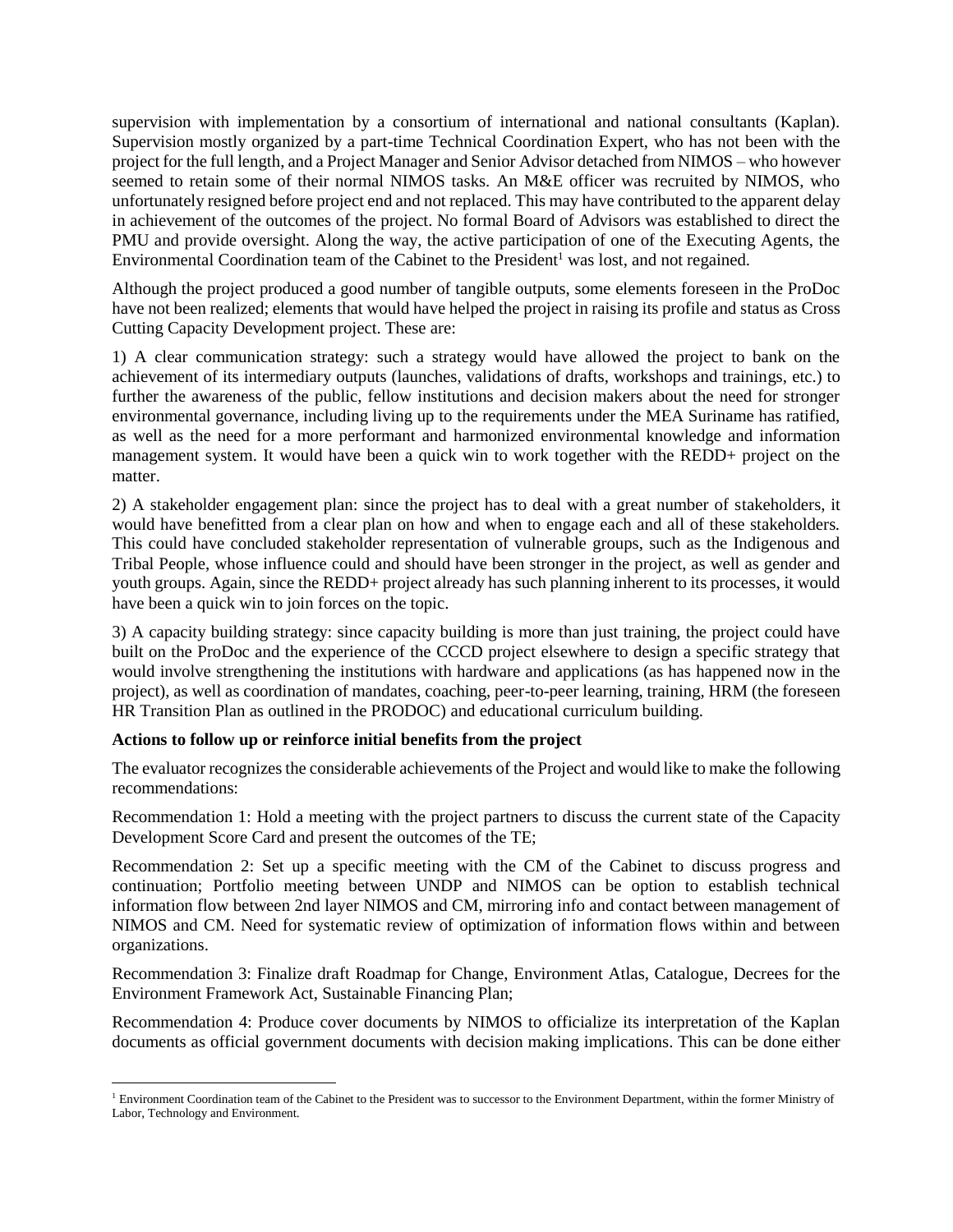as a cover document discussing all of the document or a cover document for each report/document produced.

Recommendation 5: Present documents to the foreseen partners in the SMIN and ask for their feedback;

Recommendation 6: Establish TOR for web-portal SMIN and hire company to design and make accessible the Portal to SMIN partners and general public;

Recommendation 7: Formalize SMIN – TOR and organize first meeting to outline the way of working together, MOUs, standardization of data/information and the use of the web-portal;

Recommendation 8: Elaborate a Capacity Development Strategy that will incorporate all capacity development achievements during the project, as well as a roadmap for further capacity development after the project closes. This should include the HR Transition Plan as outlined as an important indicator of success in the PRODOC.

Recommendation 9: Adapt the REDD+ Communication Strategy and the Stakeholder Engagement Plan to suit the needs of continuity of the CCCD project;

Recommendation 10: Outline how the CCCD project will put special attention on the gender aspects of the project, as well as the specificities of vulnerable groups, such as youth, children, elderly, IDPs, refugees. Also put particular attention to the involvement of Indigenous and Tribal People and how to ensure their FPIC with regards to use of Indigenous Knowledge (Nagoya Protocol).

#### **Proposals for future directions underlining main objectives**

The consortium of consultants is currently finalizing several of the tangible outputs of the project, one of which is the Sustainable Financing Plan. As noted earlier, the project stakeholders would benefit from a Capacity Development Strategy that provides the SMIN partners with a possibility to continue strengthening their capacities for the years to come – it would be the main purpose of the Sustainable Financing Plan to ensure that the financial means for such capacity building and the operational costs of the SMIN and the web-portal would remain available and a continuous hardware strengthening of various SMIN partners would be possible. SMIN would have to become the hub of all Environmental Knowledge and Information Management activities underway and planned in Suriname, where initiatives like the reporting to the conventions (TNC  $\&$  NDC,  $6<sup>th</sup>$  CBD report  $\&$  GBIF, LDN reporting, etc.), EIA and SEA, etc. would join hands to feed in to the harmonized SMIN web-portal. The latter should not mean that SMINsecretariat at NIMOS would centralize all the data, but that interfaces would have to be created to ensure that there is liberal information sharing between the data and information custodians in a practically instantaneous fashion (to be agreed upon via MOUs). Hence, reporting to the conventions could be strengthened in speed and quality, and spatial development planning on the national and local level could be done while taking into account potential environmental services, global environmental benefits and impacts. In such a way, decision making about natural resources management and conservation could be done in an informed manner.

#### **Best and worst practices in addressing issues relating to relevance, performance and success**

The project demonstrated several good practices which resulted in the successful implementation of the project that may be adopted for the formulation of other projects. It also provided some points that future projects and projects elsewhere should try to avoid.

Some of the best practices are:

i. Training of local stakeholders on the use of the Land Use/Land Cover map for local development planning. This has been indicated by several respondents as being very useful as an anchor for overall capacity building. The national and district maps are now already being used for planning purposes.

ii. Digitalization efforts for data and information that is available in written or printed format. In this, SuriCorp has been important, providing young volunteers to do the actual digitization (and herewith making